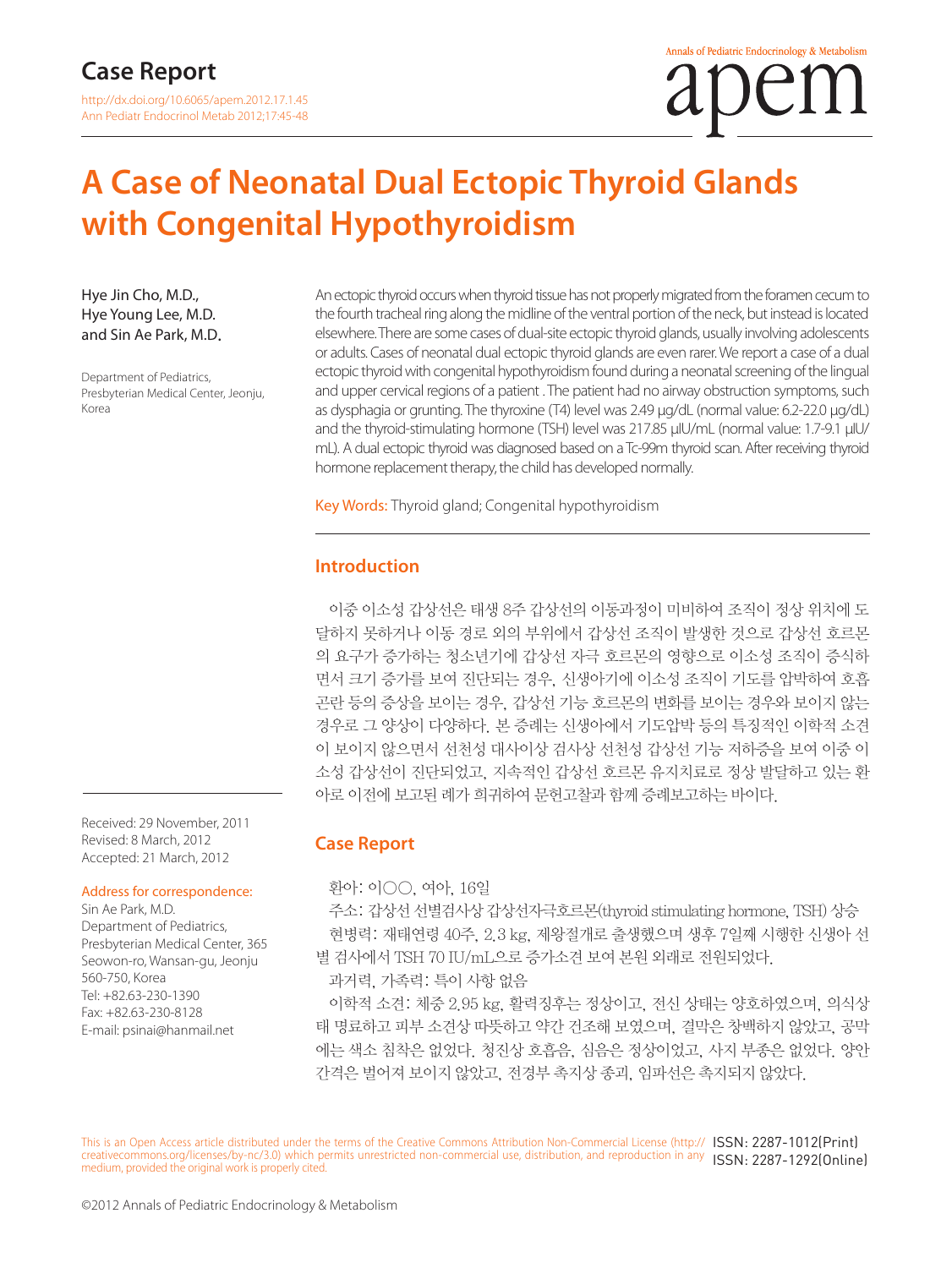# apem

검사소견: 내원 당시 일반 혈액 검사는 정상이었으며, 갑 상선 기능 검사상 혈중 total triiodothyronine (T3) 1.03 ng/mL (normal, 0.75-2.6 ng/mL), total thyroxine (T4) 2.49 μg/dL (6.2-22.0 μg/dL), free thyroxine (FT4) 0.39 ng/mL (0.9-2.6 ng/mL), TSH 217.85 μIU/mL (normal, 1.7-9.1 μIU/mL)로 TSH가 생후 7일보다 증가한 소견을 보였다. 두경부 초음파상 정상적인 갑상선 조직이 잘 보이지 않고 설하선과 그 하방에 이소성 갑상선(0.8×0.4 cm)이 있 는 것이 확인되었으며(Fig. 1), Tc-99m을 사용한 갑상선 스 캔에서 설하선 위치의 중앙선과 그 하방으로 갑상선 조직의 국소적인 활성이 관찰되어(Fig. 2) 설하선과 상부 경부의 이 중 이소성 갑상선으로 진단하였다.

치료 및 경과: 환아는 이중 이소성 갑상선으로 인한 선

천성 갑상선 기능 저하증으로 진단하고 L-thyroxine (levothyroxine sodium) 0.05 mg/day을 투여하였으며, 치 료 시작 후 2주경에 시행한 갑상선 기능 검사는 T3 1.37 ng/ mL, T4 5.74 μg/dL, FT4 0.96 ng/mL, TSH 109.34 μU/ mL로 호전 소견을 보였고, 1개월째 시행한 갑상선 기능 검 사는 T4 10.84 μg/dL, FT4 2.2 ng/mL, TSH 4.78 μU/mL 로 정상 소견을 보였다. 이후 갑상선 기능이 정상 범위 내에 서 유지되고 있으며 L-thyroxine 투여량을 12.8 μg/kg에 서 현재 4 μg/kg 이하로 감량하였으며 생후 28개월 현재 갑 상선기능호르몬 수치, 뼈나이 및 전신발육상태에서 정상적 인 성장을 보이고 있다(Table 1).



Fig. 1. Neck of a 16 day-old girl shows ectopic thyroid gland on sublingual level.



**Fig. 2.** Tc-99m thyroid scan shows sublingual and upper cervical region ectopic thyroid glands.

|  |  | Table 1. The table shows thyroid function hormone levels and administered levothyroxine doses according to the age |  |  |
|--|--|--------------------------------------------------------------------------------------------------------------------|--|--|
|  |  |                                                                                                                    |  |  |

| Age (month)   | $T3$ (ng/mL) | $T4 \left(\mu q/dL\right)$ | $FT4$ (ng/mL) | TSH (µU/mL) | Body weight (kg) | Height (cm) | Levothyroxine     |                |
|---------------|--------------|----------------------------|---------------|-------------|------------------|-------------|-------------------|----------------|
|               |              |                            |               |             |                  |             | Dose $(\mu q/kg)$ | Total (µg/day) |
| 16 days       | 1.03         | 2.49                       | 0.39          | 217.85      | 2.95             |             | 10.17             | 30.0           |
|               |              | 10.84                      | 2.2           | 4.78        | 3.9              |             | 12.82             | 50.0           |
| $\mathcal{L}$ |              | 15.4                       | 2.81          | 0.15        | 5.5              | 57.9        | 10.90             | 60.0           |
| 3             |              | 11.95                      | 2.26          | 0.12        | 6.8              |             | 8.82              | 60.0           |
|               |              | 11.14                      | 2.64          | 0.06        | 9.14             | 71.4        | 6.56              | 60.0           |
| 11            |              | 11.57                      | 1.82          | 0.17        | 10.3             | 76.0        | 6.01              | 62.5           |
| 15            | 1.83         |                            | 2.1           | 0.22        | 12.0             | 82.0        | 5.21              | 62.5           |
| 22            | 1.63         |                            | 1.78          | .26         | 14.0             |             | 4.46              | 62.5           |

Abbreviations: T3, total triiodothyronine; T4, total thyroxine; FT4, free thyroxine; TSH, thyroid stimulation hormone.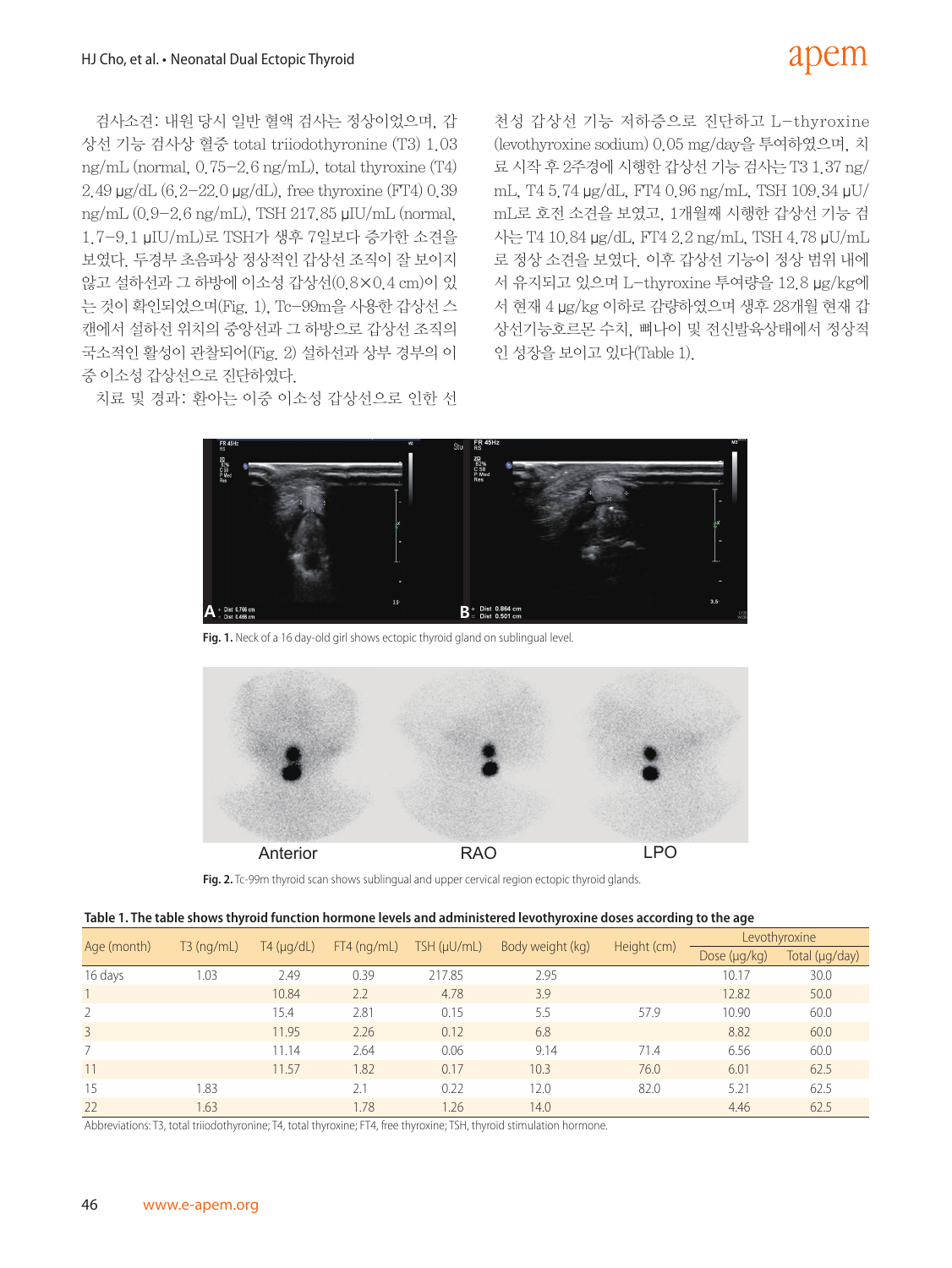# apem

### **Discussion**

이소성 갑상선은 태생기 3-7주에 이루어지는 갑상선 조 직의 이주의 실패로 비정상적인 갑상선 조직이 발견되는 것 으로 갑상선 이주에 관여하는 전사인자 2의 돌연변이로 인 하여 맹공에서 정상 갑상선 위치부위까지 하강이 완전히 이 루어지지 못한 것으로 이해되고 있다<sup>1)</sup>. 이소성 갑상선의 발 생위치는 대부분 전기도부(pre-tracheal region)로 가장 빈도가 높은 것이 설위(90% 이상)2)이며, 설하(sublingual region), 설골상(suprahyoid), 기도 내에서 발견되며 드물게 부신, 담낭, 심막, 경부 림프절 등에서도 보고되고 있다.

그 중 다중 이소성 갑상선은 1:100,000-300,000의 유병 율을 보이는 매우 드문 질환으로 2군데 이상에서 불완전한 이주를 보인 갑상선 조직이 확인되는 경우이다. 현재까지 보 고된 례를 종합하면 이중 이소성 갑상선이 발견되는 위치는 한쪽 갑상선은 혀 또는 혀 밑이며, 두 번째 갑상선 조직은 설 골하방 또는 설골상방 위치에서 가장 흔하다.

다중 이소성 갑상선의 특징을 정리한 Sood 등<sup>3</sup>은 이중 이 소성 갑상선 환자의 평균연령이 15세이며, 남녀비는 1.25:1 로 여성에서 더 많다고 보고하였고, Chawla 등<sup>4)</sup>이 보고한 이중 이소성 갑상선 23례의 양상을 보면 이중 이소성 갑상 선 환자의 평균연령은 18.7세였으며 남녀비는 1:1이고, 증 상은 무증상에서 경부 종물을 보이는 경우로 다양하였다. 23명 중 11명이 갑상선 기능 호르몬이 정상범위로 유지되어 있었으며, 10명에서 갑상선 기능 저하 상태를 보였고, 갑상 선 기능 항진을 보이는 경우는 단 1명이었는데 이것은 이소 성 갑상선 조직이 정상조직에 비하여 활성이 저하되어 있어 갑상선호르몬을 적게 분비하므로 갑상선기능항진을 보이는 경우가 매우 드문 것으로 생각되고 있다<sup>5)</sup>.

정상 위치에 갑상선 조직이 존재하면서 이소성 갑상선 조 직을 동반하는 경우<sup>6)</sup>와 정상위치에 갑상선 조직이 없으면서 이소성 조직만 있는 경우가 보고되고 있으나, 위의 두 경우 에 갑상선 기능 호르몬의 변화가 특징적으로 구분되지는 않 았다.

신생아에서 이소성 갑상선 조직이 진단된 경우는 이소성 갑상선 조직의 덩어리 효과로 인해 신생아에서 후두 천명을 보이는 원인으로 혀의 단일 이소성 갑상선 조직이 진단되어 수술적 치료를 시행한 례7)가 있으나 저자들의 경우처럼 신 생아기에 갑상선 기능 저하증을 보여 이중 이소성 조직이 진 단 된 경우는 국내에서 단 1례만 보고되었다<sup>8</sup>.

이소성 갑상선의 진단은 경부 초음파, 경부 computed tomography (CT), 갑상선 동위원소 스캔, 경피생검(fine needle aspiration biopsy, FNAB) 등을 사용하여 이루어진 다. 경부초음파 검사는 갑상선 내의 낭종과 고체 종양을 감

별하는데 유용하며, CT에서는 갑상선 조직에 혈류량이 증가 됨으로서 조영이 증가된 것으로 확인할 수 있다. 갑상선 동 위원소 스캔은 비침습적이며 구강 내부터 목 또는 기타 다른 위치에 있는 이소성 갑상선 조직의 크기와 위치, 갑상선 기 능 및 정상 위치의 갑상선 유무를 확인할 수 있으나 활성을 보이지 않는 조직은 스캔상에서 확인되지 않을 수 있어 CT 검사의 동반이 필요할 수 있다. 이소성 갑상선 조직이 갑상 설관으로 오인되어 외과적 절제를 진행할 경우 영구적인 갑 상선 기능저하를 초래하기 때문에 감별의 정확성이 요구된 다9). 갑상선 조직 안에 흉선조직이 섞여 있는 경우10)가 보고 된 적이 있으며 갑상선 암과의 감별을 위해 경피생검을 통한 조직학적 검사가 동반되고 있다. 본 증례에서는 갑상선 기능 검사에서 갑상선 기능 저하증을 확인한 후 경부초음파 검사 및 갑상선 동위원소 스캔을 시행하였으며 경부 CT와 경피생 검은 시행하지 않았다.

이소성 갑상선의 치료는 증상을 일으키는 이소성 갑상선 조직의 크기와 갑상선 기능을 고려하여 결정하는데, 특별한 증상을 일으키지 않거나 갑상선 기능이 정상인 경우에는 별 도의 치료가 필요치 않다. 갑상선 기능 저하증을 보인 경우 는 L-thyroxine으로 치료하여 좋은 예후를 보였고, 갑상선 기능 항진증을 보인 경우는 propylthiouracil로 치료하였다4, 11-13). 약물적 치료에 실패하거나, 기도폐쇄와 심한 이물감, 연하곤란을 일으키는 경우 외과적 절제를 시행하기도 하나 문헌 고찰상 이소성 갑상선 조직의 70-90%에서 이소성 조 직이 기능을 하지 못하는 것으로 보고되고 있어14) 수술적 접 근은 신중한 고려가 필요할 것으로 생각된다.

저자들의 경우 본례의 환아에서 갑상선 기능저하로 Lthyroxine을 투여한 결과 2개월 이내에 갑상선 기능 호르 몬이 정상 범위로 회복되었으며 이후 L-thyroxine 의 투여 용량을 감량하고 있고 갑상선 호르몬 수치, 뼈나이, 체중 및 키, 지능발달에서 정상적인 성장을 경험하고 있다(Table 1).

# **References**

- 1) Van Vliet G. Development of the thyroid gland: lessons from congenitally hypothyroid mice and men. Clin Genet 2003; 63:445-55.
- 2) Chanin LR, Greenberg LM. Pediatric upper airway obstruction due to ectopic thyroid: calssification and case reports. Laryngoscope 1988;98:422-7.
- 3) Sood A, Sood V, Sharma DR, Seam RK, Kumar R. Thyroid scintigraphy in detecting dual ectopic thyroid: a review. Eur J Nucl Med Mol Imaging 2008; 35:843-6.
- 4) Chawla M, Kumar R, Malhotra A. Dual ectopic thyroid: case series and review of the literature. Clin Nucl Med 2007: 32:1-5.
- 5) Kisakol G, Gonen S, Kaya A, Dikbas O, Sari O, Kiresi D,